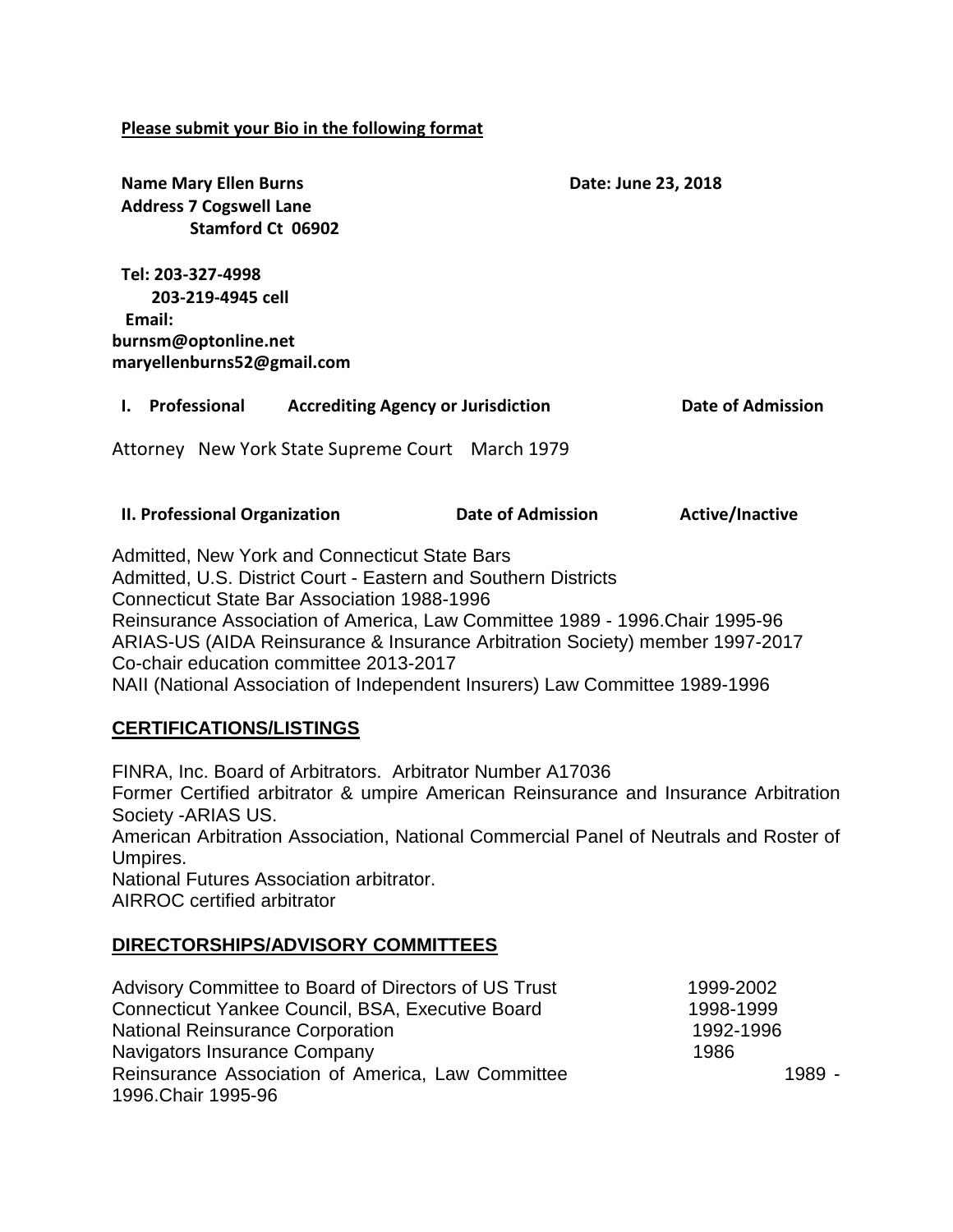NAII (National Association of Independent Insurers) Law Committee 1989-1996 Education committee of ARIAS-US co-chair co-chain 2008-present Strategic Planning Committee, Stamford February 2009-November 2011 Hospital Board of Directors. Director/Treasurer Friends of Mianus River Inc. October 2010 present

### **III. General professional experience:**

#### **Arbitrator, Mediator and Attorney**. 1997 to present

As an ADR specialist I serve as an arbitrator, mediator and expert witness in a variety of insurance, reinsurance and securities disputes. I have been appointed to over 250 arbitration panels since January of 1997, as both an umpire and an arbitrator, the majority of which of which dealt with insurance and reinsurance disputes. The balance addressed security and employment issues. I have also performed limited transactional work and advised on employment issues.

## **NATIONAL REINSURANCE CORPORATION**, Stamford, CT

| <b>General Counsel, Senior Vice President</b> | 1993-    |
|-----------------------------------------------|----------|
| 1996                                          |          |
| <b>General Counsel, Vice President</b>        | $1990 -$ |
| 1993                                          |          |
| <b>Assistant General Counsel</b>              | 1987 -   |
| 1990                                          |          |

Directed legal activities supporting business operations with two professionals and three support staff. Provided legal advice to senior management regarding transactions, securities law and employee relations. While serving as general counsel, we took the company private and then public as well as being responsible for several debt offering and SEC compliance. Participated in formulation of long and short term strategic initiatives. Elected to Board of Directors of operating company. Directed legal activities supporting business operations. Responsible for resolving questions and disputes involving facultative certificates, treaties, retrocessional contracts, alternative risk products, direct excess, fronting and other primary products. Interpreted reinsurance and primary contract language. Oversaw all arbitrations and litigation in which National Re was involved, either as a party or as a witness. Coordinated recoveries and, commutations with current and former clients including ones in liquidation. Issues I dealt with included allocation of losses to various treaties, the allocation of legal fees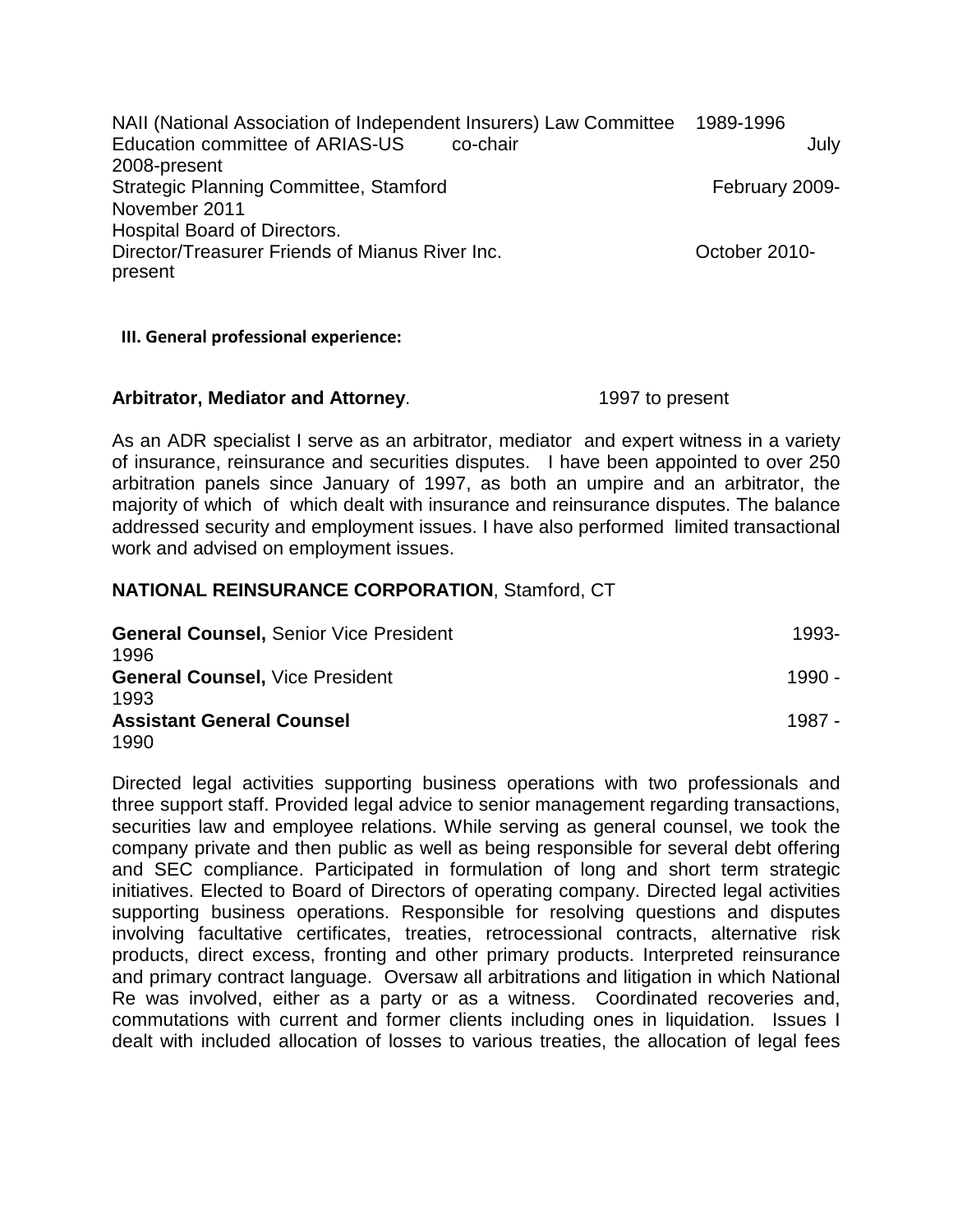between policies, the obligations of MGA's and agents under their contracts, coverages intended, and settlements to be paid under treaties, the adjustment of automobile warranty claims, suretyship issues, including construction, financial guarantee and workers comp. In fulfilling these duties I worked closely with the claims and audit departments as well as underwriting.

### **KROLL & TRACT**, New York, NY

| <b>Partner</b>   | 1986 - |
|------------------|--------|
| 1987             |        |
| <b>Associate</b> | 1981 - |
| 1986             |        |

Concentrated in insurance and reinsurance with emphasis on regulatory issues, corporate law and litigation. Managed legal aspects of corporate transactions including acquisitions, divestitures, company formations, and liquidations. Served as an incorporating or interim director for several insurance companies.

## **BRADY & TARPEY**, New York, NY 1980 -

1981

### **Associate**

Researched and investigated all areas of insurance law and policies. Responsible for maintaining multi-state eligibility for alien insurers, liaised with regulators, examined and interpreted various tax treaties and contracts, and represented clients in various aspects of insurance litigation, including negligence, and malpractice.

#### **AHEARN, DIMANTI & CARLSON, New York, NY 1978**

- 1980

Managed real estate closings and foreclosures. Dealt with U.C.C. Workers compensation, ERISA, banking, and commercial law and

#### **IV. General pertinent experience:**

I have had experience in many informal meditations, as a general counsel. As general Counsel, my role was to communicate with various people and departments within the organization, bring them together and facilitate their own resolution. I found I was very effective at a getting people to reach a consensus.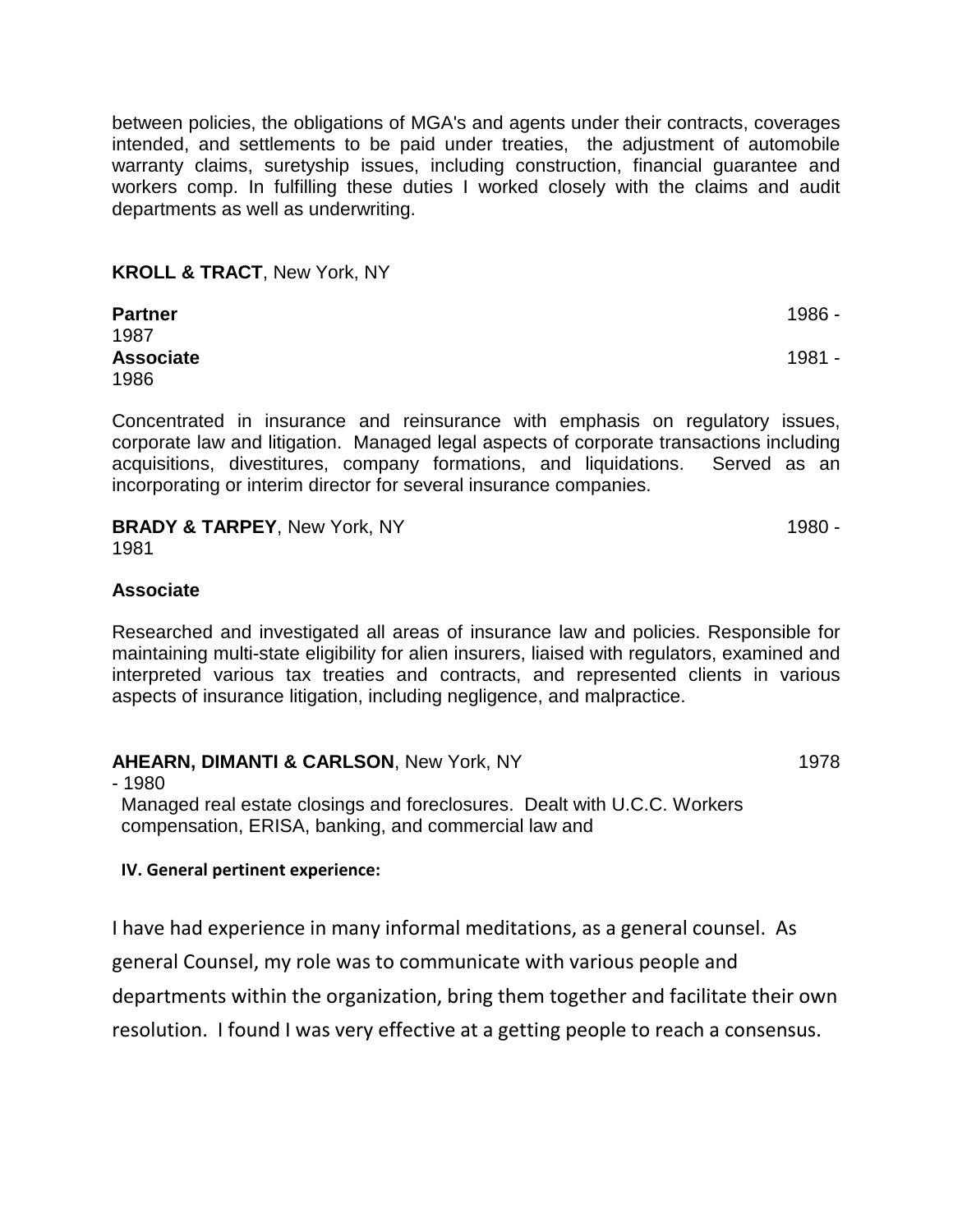As a former litigator I also have had experience with the procedural aspects of mediation process I as I negotiated settlements. Also I believe strongly that if people are given the opportunity to sit down and communicate, they can resolve their disagreements. Finally, in the three years that I have been doing arbitrations, I frequently find myself in the role of mediator in getting the other panelists to reach a consensus.

## **V. Mediation training:**

Mediator Skill Training, November 3-5 1997 presented by the National Association of Securities Dealers Regulation inc., office of Dispute Resolution and the U.S. Bankruptcy Court, Southern District of New York. .

## **VI. Pertinent bankruptcy training:**

When I was National Re corporation we had occasion to file and pursue claims as creditors of bankrupts. I have also filed several personal bankruptcy petitions. I have also, from time to time been called upon to research various bankruptcy issues as they pertained to my clients, particularly in the area of insurance and reinsurance. Finally, I have been involved in a great many liquidations of insurance companies and while not governed by the dame laws, many of the issues and principles the same. Moreover, we frequently looked to the bankruptcy court and rules for guidance.

## **VII. General pertinent business or legal experience:**

**Litigation and Arbitration:** Managed litigation, arbitrations and mediation. Negotiated procedures disputes, commutations and discovery requests. Attended pretrial conferences; argued motions and appeals; appeared at administrative and judicial hearings; drafted pleadings, motions and briefs and evaluated claims. Supervised other associates and law firms. Tried several non-jury cases.

**REAL ESTATE**: Supervised lease and sublease negotiations for company offices. Foreclosed and closed residential and commercial real estate transactions.

**Regulatory Affairs**: Analyzed legislation. Served on the law committees of the RAA and the NAII lobbied state and federal regulators. Monitored regulatory, legislative and judicial developments; digested and interpreted statute and regulations; obtained state licenses; wrote and filed programs for approval. Established branches in the U.S., Canada and United Kingdom.